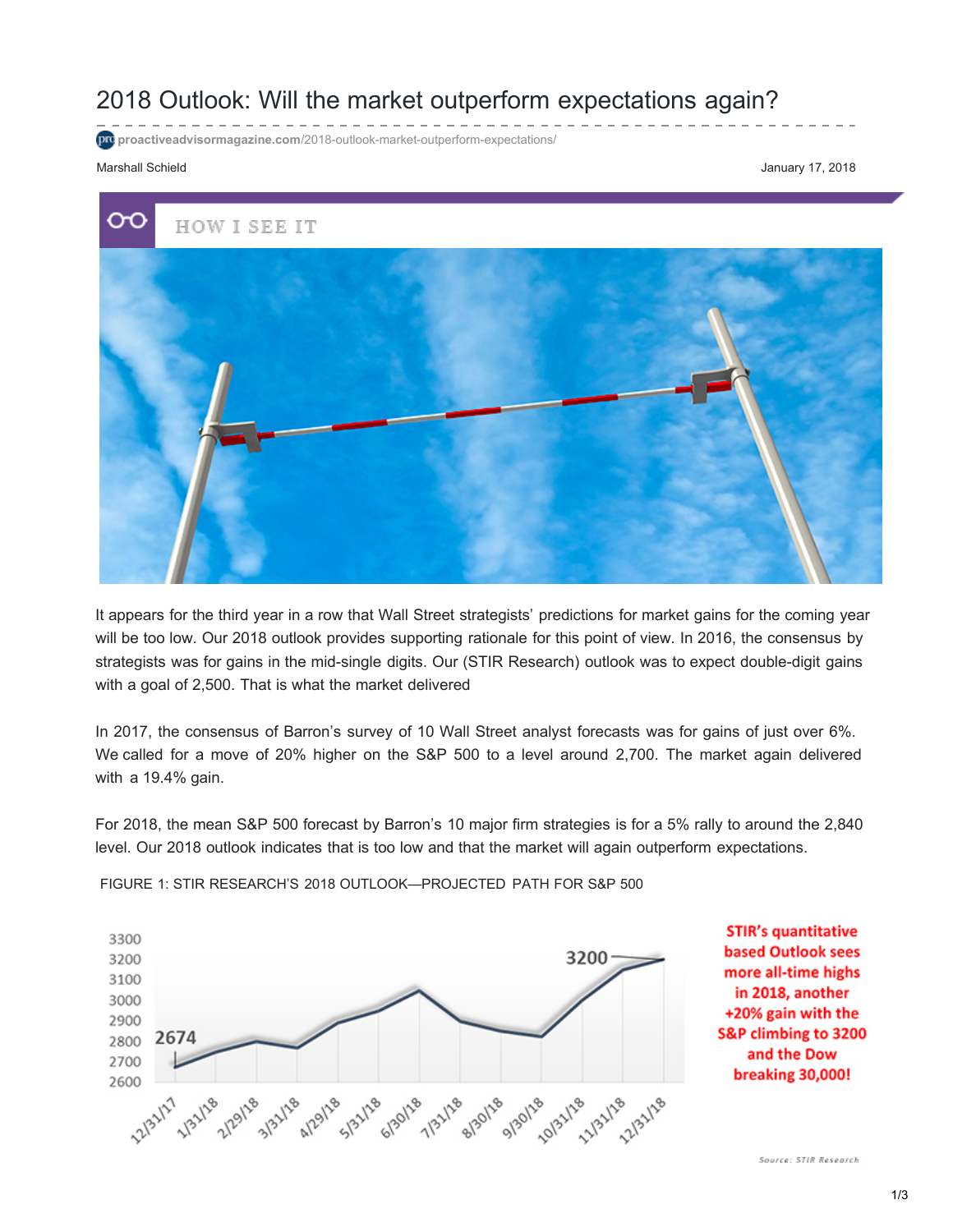## 2018 **O**utlook: Four reasons this bull market should move higher

**1. Global growth is accelerating.** The U.S. has been leading other developed countries in GDP growth for the past eight years. Since the expansion that began in Q3 2009, growth has averaged just 2.1%, the slowest since World War II. In 2017, U.S. growth has consistently moved higher in each successive quarter, with expectations of reaching 2.7% for the full year and accelerating to 3.1% in 2018. Globally growth is also accelerating, moving from 3.0% in 2016 to 3.4% in 2017 and to 3.8% in 2018. Emerging Markets are the largest contributor to that growth rate.

**2. It is a global bull market (finally).**The U.S. has been in a secular bull market for over six years, while Developed Countries and Emerging Markets have been stuck in a decadelong secular bear market. That ended in 2017 when all of the global markets began to enjoy secular bull market runs. The last time global markets enjoyed simultaneously strong economic growth and bull markets was back in 2002–2007. At that time U.S. markets rose over 100%, Developed Countries gained 206%, and Emerging Markets rose more than 400%.

**3. Record earnings.** S&P 500 earnings are expected to finish 2017 at a record high of \$131.45 earnings per share (EPS). That would represent a 20% increase for the year. For 2018, earnings are expected to rise to \$147.00 based on accelerating global and domestic growth. But now, reasonable expectations are to add in another \$10 to \$14 a share from a lower tax bill for corporations—earnings growth then would jump to over 20%. As the old Wall Street adage goes, "Earnings are the mother's milk of stocks."

**4. Stocks are undervalued.** While it is popular to proclaim stocks are overvalued, those comments are based on the use of one yardstick—high price-earnings (P/E) ratios. There are many other yardsticks that point in the opposite direction, the fact that stocks are actually undervalued.

One such measure is the earnings yield on stocks versus the interest rate on bonds. This is one of the favorite evaluation tools of the Federal Reserve. Currently, the earnings yield (earnings/stock price) is close to 5.0% versus 2.5% for the 10-year Treasury bond. Using the "Fed model" for stock valuation, stocks are undervalued by almost 50%—meaning the S&P should theoretically be trading over 5,000 instead of at 2,700–2,800. Many argue that stocks have gained more than 33% in just the last two years and therefore cannot be undervalued. Yes, they can. Corporate profits have also risen by 33%, which means P/E ratios have essentially not moved higher during the past 24 months. Additionally, the earnings ratio on stocks versus yields on bonds has also remained unchanged. Stocks have been moving in lockstep with earnings gains and probably will continue to do so, with the market likely to outperform expectations.

Historical data supports another year of double-digit gains

There is a 70% probability that this bull market has at least one more year of gains. Looking at just secular bull markets (1949–1968, 1982–2000, 2011–2017), history shows that the market will have multiple back-toback [up years before being interrupted by a negative year.](http://proactiveadvisormagazine.com/market-winners-losers-2017/)

Rarely does the market advance just one or two years before hitting a down year. That sequence has only occurred three times, or 30% of the time. The market now has just finished its second up year with cumulative gains of more than 30%. History tells us that the market has a 70% probability of going three or more years with higher returns. The average gain if the market makes it to three consecutive up years is 58.7%. That would fit STIR's 2018 outlook for another 20% gain this year, which would translate into a cumulative three-year gain of 57%.